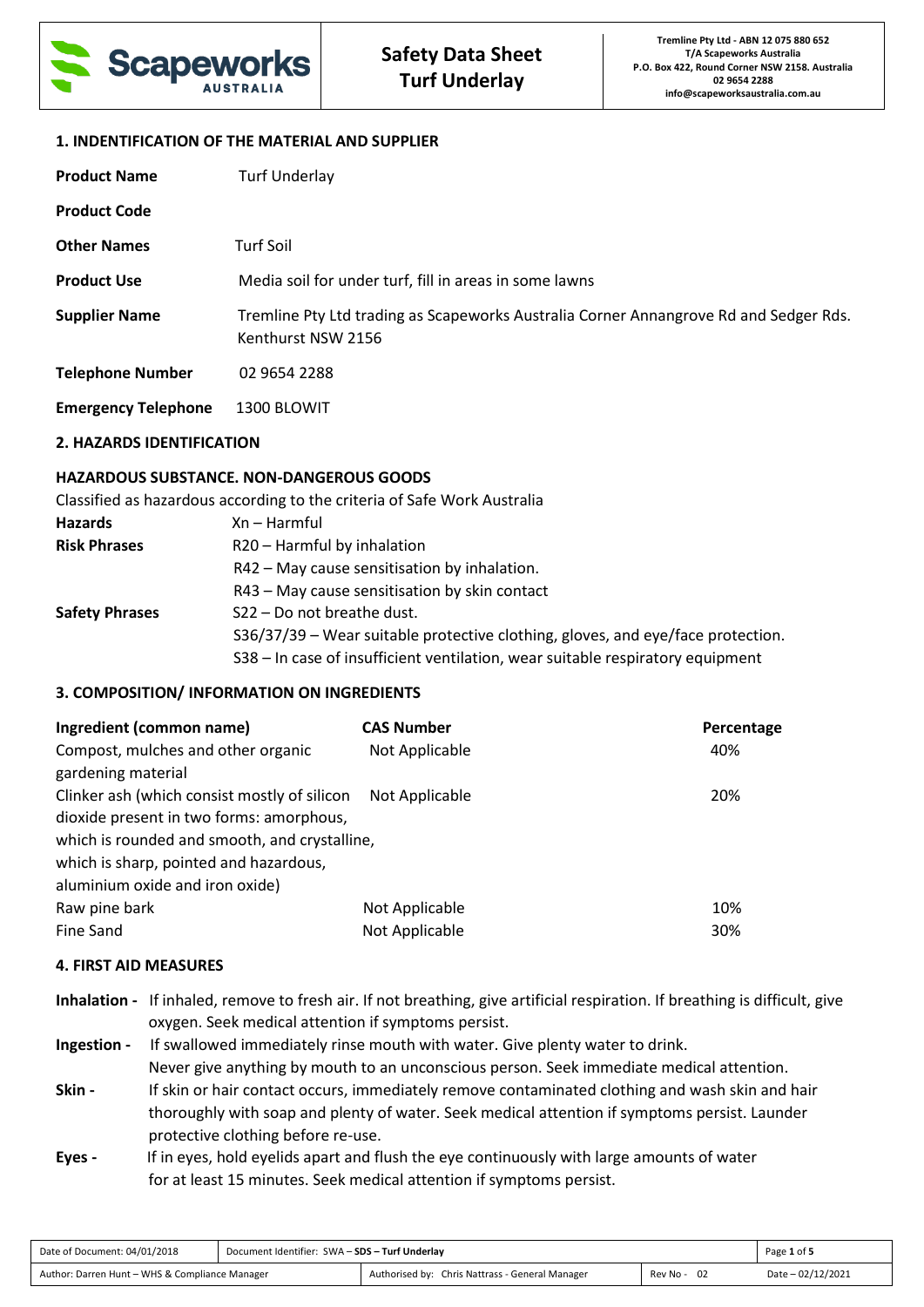

# **5. FIRE FIGHTING MEASURES**

For major fires call the Fire Brigade. Ensure that an escape path is available from any fire.

| <b>Suitable Extinguishing</b>                   | <b>Water Spray</b>                                                                                                                                                                                                                                                                                                                                                                                                                                                                                                                                    |
|-------------------------------------------------|-------------------------------------------------------------------------------------------------------------------------------------------------------------------------------------------------------------------------------------------------------------------------------------------------------------------------------------------------------------------------------------------------------------------------------------------------------------------------------------------------------------------------------------------------------|
| <b>Media Hazardous Combustion</b>               | No information available Products Fire Fighting Equipment Wear Safe Work<br>Australia approved self-contained breathing apparatus and full protective clothing.                                                                                                                                                                                                                                                                                                                                                                                       |
| <b>Unusual Fire or</b>                          | Non-Combustible Material                                                                                                                                                                                                                                                                                                                                                                                                                                                                                                                              |
| <b>Explosion Hazards</b>                        |                                                                                                                                                                                                                                                                                                                                                                                                                                                                                                                                                       |
| <b>Hazchem Code</b>                             | Not Allocated                                                                                                                                                                                                                                                                                                                                                                                                                                                                                                                                         |
| <b>6. ACCIDENTAL RELEASE MEASURES</b>           |                                                                                                                                                                                                                                                                                                                                                                                                                                                                                                                                                       |
| <b>Spills</b>                                   | In the event of a major spill, prevent spillage from entering drains or water<br>courses. Wear full protective clothing including eye/face protection, P1 or P2<br>particulate respirator (dust mask) and impervious elbow-length gloves. Evacuate<br>general area and deny access to unnecessary and unprotected personnel.<br>Spilled area should be wet down with water to reduce dust generation before<br>clean-up. If unable to reuse or recycle, dispose of waste materials according to<br>applicable local and state government regulations. |
| 7. HANDLING AND STORAGE                         |                                                                                                                                                                                                                                                                                                                                                                                                                                                                                                                                                       |
| <b>Handling</b>                                 | Use of safe work practices are recommended to avoid eye or skin contact and<br>inhalation. Observe good personal hygiene, including washing hands before eating.<br>Provide adequate ventilation. Avoid inhaling dust which can be generated during<br>processing, handling, and storage. Use a P1 or P2 particulate respirator (dust mask).                                                                                                                                                                                                          |
| <b>Storage</b>                                  | Store in a cool, dry area. Avoid generating and inhaling dust.                                                                                                                                                                                                                                                                                                                                                                                                                                                                                        |
| <b>Stockpiles</b>                               | Stockpiles are to be maintained and baddered 1:4 Ratio on all sides and piles kept<br>moist to limit dust.                                                                                                                                                                                                                                                                                                                                                                                                                                            |
| <u>O EVDOCUDE CONTROL ( DERCONAL DROTECTION</u> |                                                                                                                                                                                                                                                                                                                                                                                                                                                                                                                                                       |

#### **8. EXPOSURE CONTROL/ PERSONAL PROTECTION**

| <b>Exposure Standards</b> | Aluminium oxide:                 |
|---------------------------|----------------------------------|
| (Safe Work Australia)     | TWA: - ppm / 10 mg/m3            |
|                           | STEL: - $ppm$ / - $mg/m3$        |
|                           | Fumed silica (respirable dust):  |
|                           | TWA: - $ppm / 2 mg/m3$           |
|                           | STEL: - $ppm$ / - $mg/m3$        |
|                           | Quartz (crystalline silica):     |
|                           | TWA: - ppm / 0.1mg/m3            |
|                           | STEL: - $ppm$ / - $mg/m3$        |
|                           | Titanium dioxide:                |
|                           | TWA: - $ppm / 10 mg/m3$          |
|                           | STEL: - $ppm$ / - $mg/m3$        |
|                           | Nickel (metal):                  |
|                           | TWA: - $ppm / 1mg/m3$            |
|                           | $STEL: - ppm / - mg/m3$          |
|                           | Nickel (soluble compounds as Ni) |
|                           | TWA: - $ppm / 0.1 mg/m3$         |
|                           | $STEL: - ppm / - mg/m3$          |
|                           |                                  |

| Date of Document: 04/01/2018                   | Document Identifier: SWA - SDS - Turf Underlay |                                                 | Page 2 of 5 |                   |
|------------------------------------------------|------------------------------------------------|-------------------------------------------------|-------------|-------------------|
| Author: Darren Hunt - WHS & Compliance Manager |                                                | Authorised by: Chris Nattrass - General Manager | Rev No - 02 | Date - 02/12/2021 |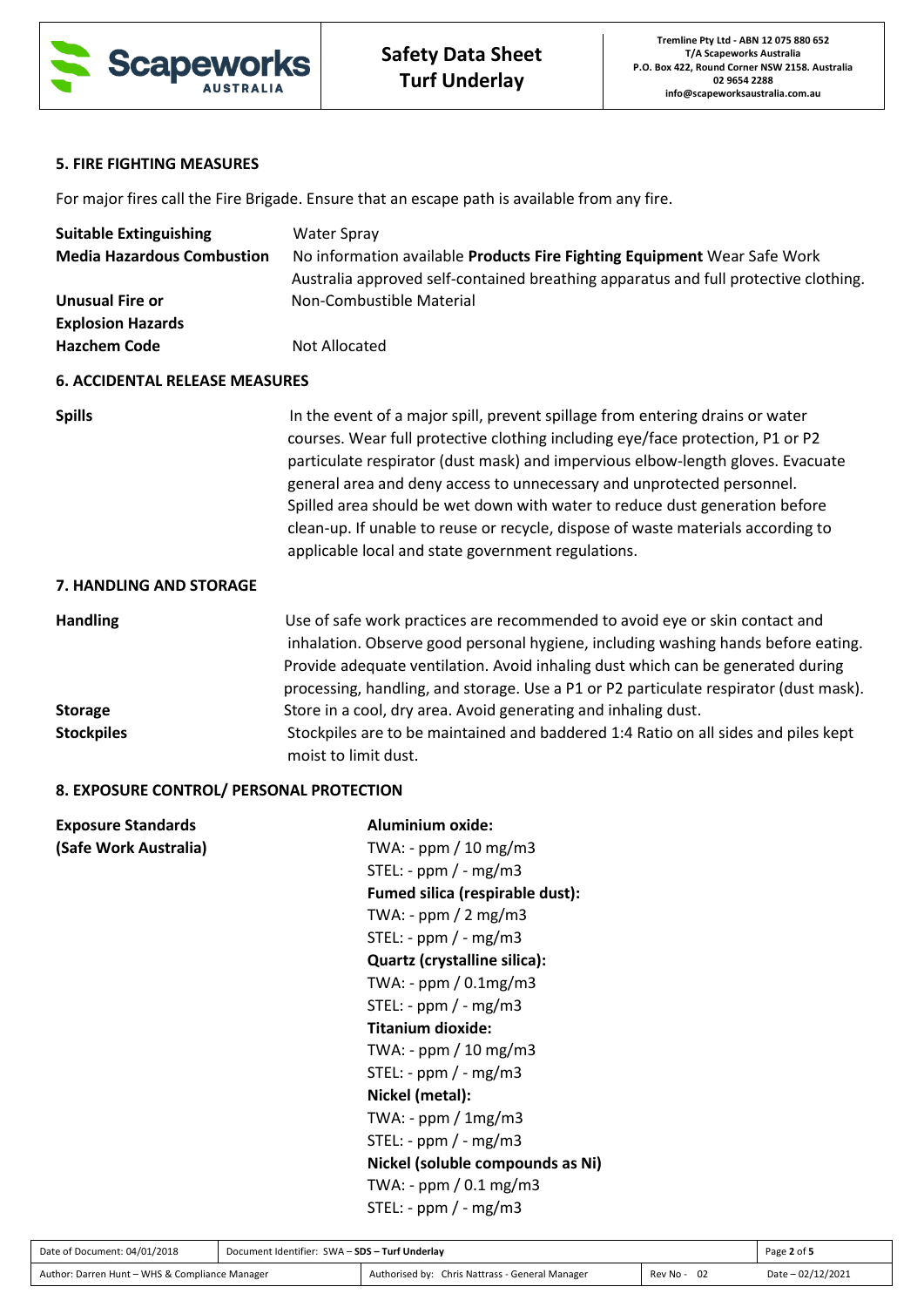

| <b>Engineering Controls</b><br><b>Respiratory Protection</b> | Local exhaust ventilation is recommended<br>when vapours can be<br>released in excess of established airborne<br>exposure limits.<br>If exposed to dust wear a Safe Work<br>Australia approved P1 or P2 particulate<br>respirator (dust mask). See Australian                                                                                                                                   |
|--------------------------------------------------------------|-------------------------------------------------------------------------------------------------------------------------------------------------------------------------------------------------------------------------------------------------------------------------------------------------------------------------------------------------------------------------------------------------|
| <b>Eye Protection</b>                                        | Standards AS/NZS 1715 and 1716 for<br>more information.<br>Non-fogging dust resistant goggles or<br>safety glasses. See Australian Standards<br>AS 1336 and AS/NZS 1337 for more<br>information.                                                                                                                                                                                                |
| <b>Skin Protection</b>                                       | Wear standard duty gloves, loose,<br>comfortable protective clothing and<br>boots. See Australian Standards AS 2161<br>and 2919 and AS/NZS 2210 for more<br>information.                                                                                                                                                                                                                        |
| <b>Hygienic Practices</b>                                    | Food, beverages and tobacco products<br>should not be stored or<br>consumed where this material is in use.<br>Always wash hands before smoking,<br>eating, drinking or using the toilet. Wash<br>contaminated clothing and other<br>protective equipment before storage or<br>re-use.<br>Provide eyewash fountains and safety<br>showers in close proximity to points of<br>potential exposure. |
| <b>9. PHYSICAL AND CHEMICAL PROPERTIES</b>                   |                                                                                                                                                                                                                                                                                                                                                                                                 |
| Appearance                                                   | Brown to grey blend of natural<br>organic and mineral substances                                                                                                                                                                                                                                                                                                                                |
| Odour<br><b>Solubility in Water</b><br>рH                    | Non specific earthy odour<br>Insoluble<br>No information available                                                                                                                                                                                                                                                                                                                              |
| <b>Boiling Point</b><br><b>Melting Point</b>                 | Not applicable<br>Not applicable                                                                                                                                                                                                                                                                                                                                                                |

| <b>Chemical Stability</b>     | Stable.                  |
|-------------------------------|--------------------------|
| <b>Incompatible Materials</b> | No information available |

**10. STABILITY AND REACTIVITY** 

**Vapour Pressure Not applicable** 

**Evaporation Rate (H2O=1)** Not applicable **Flash Point (Closed Cup)** Not applicable **Flammable Limit – Lower Not applicable Flammable Limit – Upper Mot applicable** Auto-ignition Temperature **Not applicable** 

**Specific Gravity (H2O=1)** No information available

| Date of Document: 04/01/2018                   | Document Identifier: SWA - SDS - Turf Underlay |                                                 | Page 3 of 5 |                   |
|------------------------------------------------|------------------------------------------------|-------------------------------------------------|-------------|-------------------|
| Author: Darren Hunt - WHS & Compliance Manager |                                                | Authorised by: Chris Nattrass - General Manager | Rev No - 02 | Date - 02/12/2021 |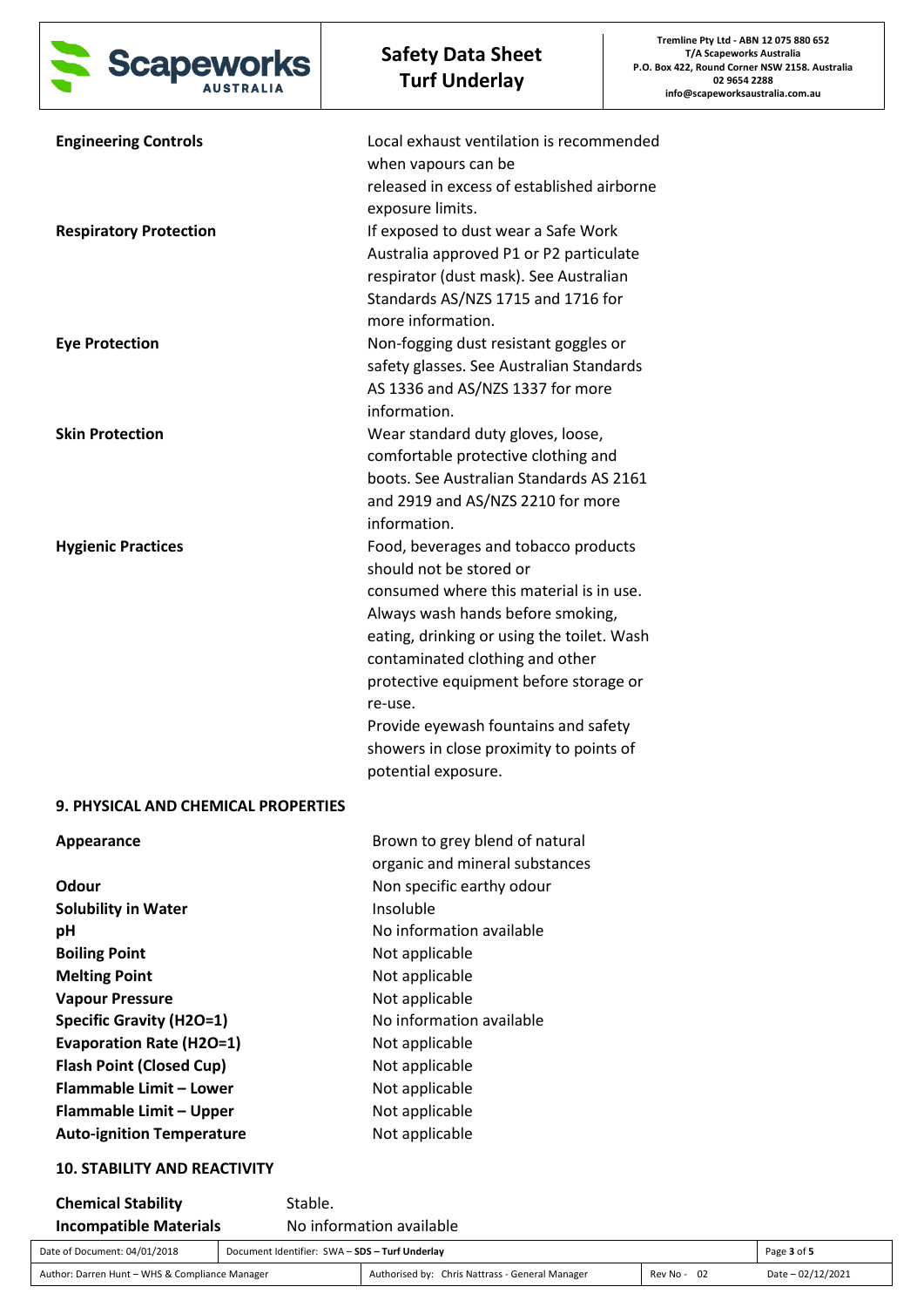

| <b>Hazardous Decomposition</b>  | No information available |
|---------------------------------|--------------------------|
| <b>Products</b>                 |                          |
| <b>Hazardous Polymerization</b> | Will not occur.          |
| <b>Conditions to Avoid</b>      | No information ava       |
|                                 |                          |

# **11. TOXICOLOGY INFORMATION**

| <b>Clinker</b>                                                          | <b>Clinker ash contains crystalline silica. Inhaling dust generated during handling may</b><br>cause scarring of the lung (silicosis), lung cancer and chronic bronchitis. It also<br>may increase the risk of scleroderma (thickening of the connective tissue) and<br>kidney disease (increased prevalence of renal abnormalities and end stage - renal<br>disease - glomerulonephritis).<br><b>Clinker ash</b> also contains environmental toxins in significant amounts, including<br>arsenic (43.4 ppm); barium (806 ppm); beryllium (5 ppm); boron (311 ppm);<br>cadmium(3.4 ppm); chromium (136 ppm); chromium VI (90 ppm); cobalt (35.9<br>ppm); copper (112 ppm); fluorine (29 ppm); lead (56 ppm); manganese (250 ppm);<br>nickel (77.6 ppm); selenium (7.7 ppm); strontium (775 ppm); thallium (9 ppm);<br>vanadium (252 ppm); and zinc (178 ppm).<br><b>Compost (mulch)</b> is made from organic materials, including composted pine bark,<br>and contains living micro-organisms, including bacteria, fungi, and protozoa. May<br>also contain mineral and fertiliser additives. Inhalation of dust and/or liquid mists<br>may irritate, inflame or sensitise the nose, throat and lungs resulting in illnesses<br>ranging from hay fever or asthma to pneumonia (eg Legionnaire's disease) I or<br>pneumonia-like illnesses. Direct contact with this material or its<br>dust and/or liquid mists (bio-aerosols) may cause skin irritation<br>(dermatitis), and skin or eye infection or irritation. |
|-------------------------------------------------------------------------|--------------------------------------------------------------------------------------------------------------------------------------------------------------------------------------------------------------------------------------------------------------------------------------------------------------------------------------------------------------------------------------------------------------------------------------------------------------------------------------------------------------------------------------------------------------------------------------------------------------------------------------------------------------------------------------------------------------------------------------------------------------------------------------------------------------------------------------------------------------------------------------------------------------------------------------------------------------------------------------------------------------------------------------------------------------------------------------------------------------------------------------------------------------------------------------------------------------------------------------------------------------------------------------------------------------------------------------------------------------------------------------------------------------------------------------------------------------------------------------------------------------------|
| <b>Routes of Exposure</b><br><b>Acute Health Effects</b>                | Inhalation, ingestion, eye and skin<br>abdominal discomfort and increase the risk of gastro-intestinal<br>Inhalation:<br>infections.<br>Ingestion:<br>May cause irritation resulting in redness and watering or even eye<br>infection.                                                                                                                                                                                                                                                                                                                                                                                                                                                                                                                                                                                                                                                                                                                                                                                                                                                                                                                                                                                                                                                                                                                                                                                                                                                                             |
| <b>Chronic Health Effects</b>                                           | Repeated inhalation of dust (bio-aerosols) from these products may result in<br>respiratory irritation, inflammation or sensitisation resulting in illnesses ranging<br>from hay fever and asthma to pneumonia (eg Legionnaire's disease) and<br>pneumonia-like illnesses.<br>It may also cause scarring of the lung (silicosis), lung cancer, chronic bronchitis<br>and increase the risk of scleroderma (thickening of the connective tissue) and<br>kidney disease.<br>All people working with these and other landscaping and horticultural products<br>should ensure that they are adequately protected from tetanus.                                                                                                                                                                                                                                                                                                                                                                                                                                                                                                                                                                                                                                                                                                                                                                                                                                                                                         |
| <b>Existing Conditions Aggravated</b><br>by Exposure<br>Carcinogenicity | Pre-existing respiratory diseases.<br>The International Agency for Research on Cancer (IARC) has classified crystalline                                                                                                                                                                                                                                                                                                                                                                                                                                                                                                                                                                                                                                                                                                                                                                                                                                                                                                                                                                                                                                                                                                                                                                                                                                                                                                                                                                                            |
|                                                                         | silica as a Type 1 carcinogen - Carcinogenic to humans, based on sufficient<br>evidence in humans and animals.                                                                                                                                                                                                                                                                                                                                                                                                                                                                                                                                                                                                                                                                                                                                                                                                                                                                                                                                                                                                                                                                                                                                                                                                                                                                                                                                                                                                     |
| <b>12. ECOLOGICAL INFORMATION</b>                                       |                                                                                                                                                                                                                                                                                                                                                                                                                                                                                                                                                                                                                                                                                                                                                                                                                                                                                                                                                                                                                                                                                                                                                                                                                                                                                                                                                                                                                                                                                                                    |
| <b>Ecotovicity</b>                                                      | No information available                                                                                                                                                                                                                                                                                                                                                                                                                                                                                                                                                                                                                                                                                                                                                                                                                                                                                                                                                                                                                                                                                                                                                                                                                                                                                                                                                                                                                                                                                           |

| <b>Ecotoxicity</b> | No information available. |  |  |
|--------------------|---------------------------|--|--|
| <b>Mobility</b>    | No information available. |  |  |

| Date of Document: 04/01/2018                   | Document Identifier: SWA - SDS - Turf Underlay |                                                 |                  | Page 4 of 5       |
|------------------------------------------------|------------------------------------------------|-------------------------------------------------|------------------|-------------------|
| Author: Darren Hunt - WHS & Compliance Manager |                                                | Authorised by: Chris Nattrass - General Manager | - 02<br>Rev No - | Date - 02/12/2021 |